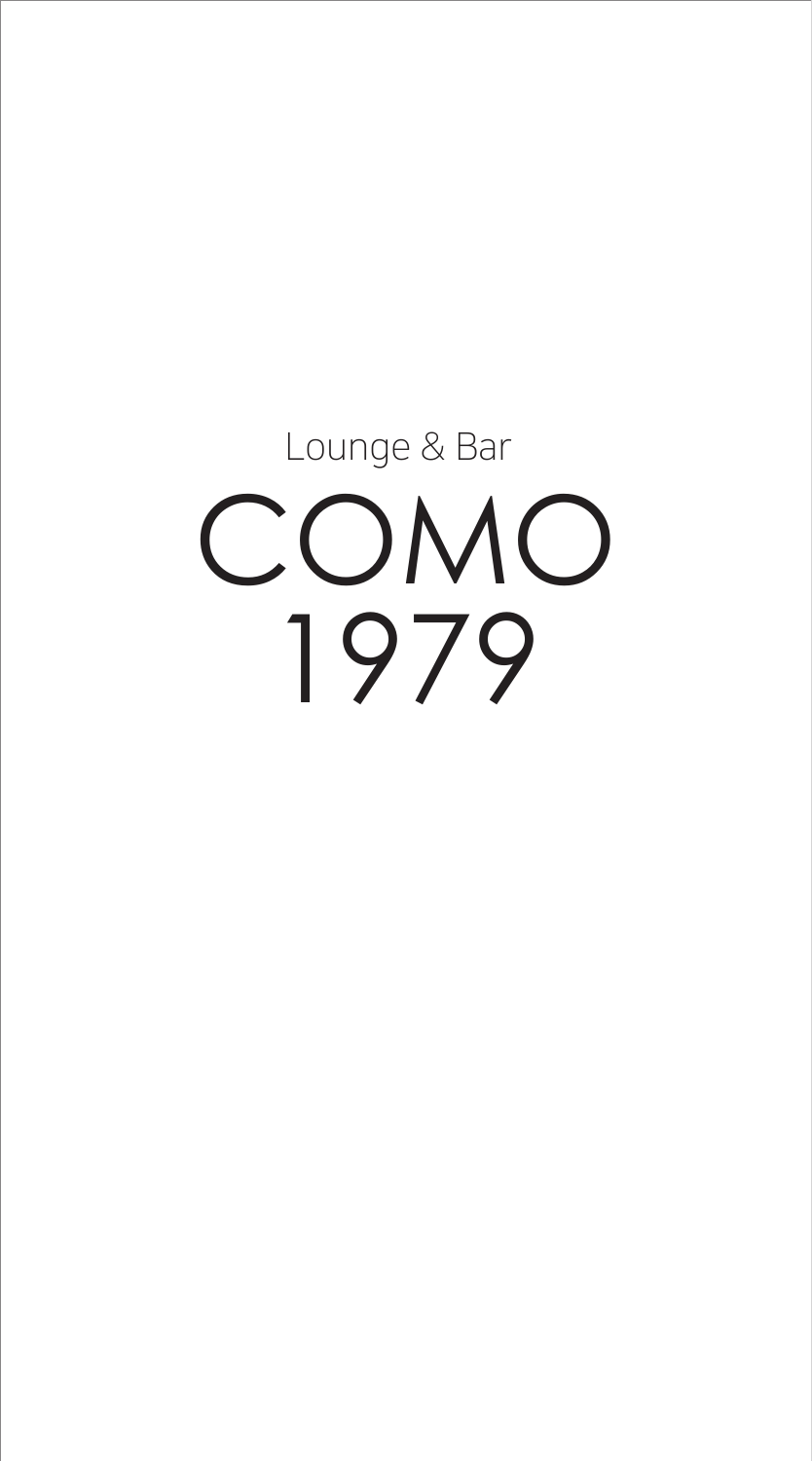# COFFEE&CHOCOLATE

커피&초콜릿 / コーヒー&チョコレート

| Americano/Iced Americano ------------------------- 7,000 / 8,000 won<br>아메리카노 / アメリカーノ |           |
|----------------------------------------------------------------------------------------|-----------|
| 에스프레소 / エスプレッソ                                                                         |           |
| 카푸치노 / カプチーノ                                                                           |           |
| 카페라떼 / カフェラテ                                                                           | 8,000 won |
| 바닐라라떼 / バニララテ                                                                          |           |
| 카페모카 / カフェモカ                                                                           |           |
| 코코아 / ココア                                                                              | 8,000 won |

모든 커피에는 쿠키가 함께 제공됩니다. If you order coffee, Cookies are free. 全種類のコーヒーにはクッキーが提供されます。

### FRESH JUICE

|  | 생과일 주스 / フレッシュジュース |
|--|--------------------|
|--|--------------------|

| 인삼 주스 / 人參ジュース                                           | 15,000 won |
|----------------------------------------------------------|------------|
| 오렌지 주스 / オレンジジュース                                        | 12,000 won |
| 키위 주스 / キウイ ジュース                                         | 12,000 won |
| 토마토 주스 / トマト・ジュース                                        | 12,000 won |
| Mango-Orange Juice - - - -<br>망고-오렌지 주스 / マンゴー-オレンジ ジュース | 12,000 won |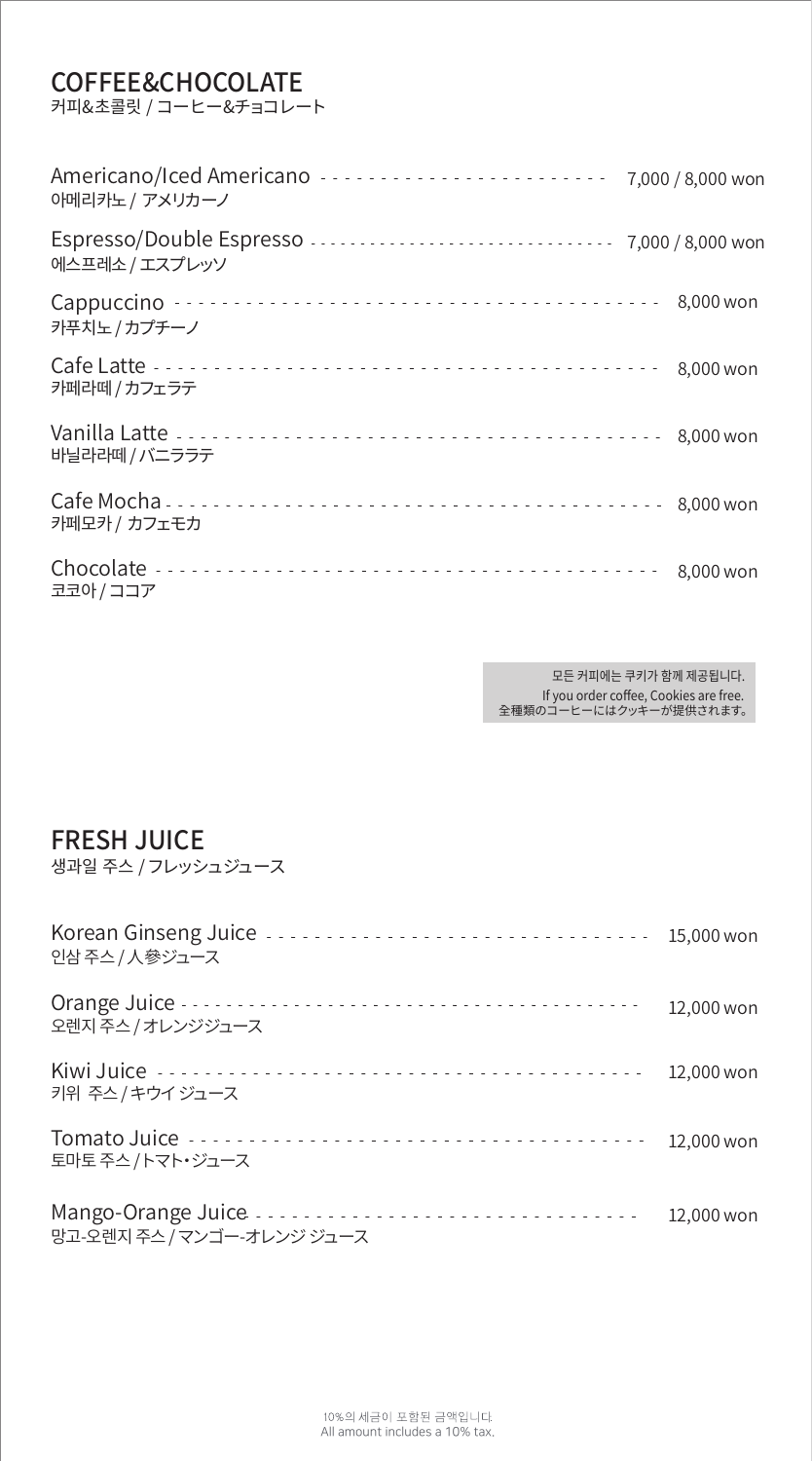### TRADITIONAL TEA

전통차 / 傳統茶

| 생강차 / 生姜茶  | 11,000 won |
|------------|------------|
| 대추차 / ナツメ茶 | 11,000 won |
| 쌍화차/雙和茶    | 8,000 won  |
| 유자차 / 柚子茶  | 8,000 won  |

### LEAF TEA

차 / 茶

| Black Tea (English Breakfast from India, Sri Lanka, Indonesia) - - - - - - - 8,000 won<br>홍차 / 紅茶 |  |
|---------------------------------------------------------------------------------------------------|--|
| (Chamomile blended with Rooibos, Peppermint, Lemongrass & Vanilla beans)<br>허브티 / ハーブティー          |  |
| 녹차 / 緑茶                                                                                           |  |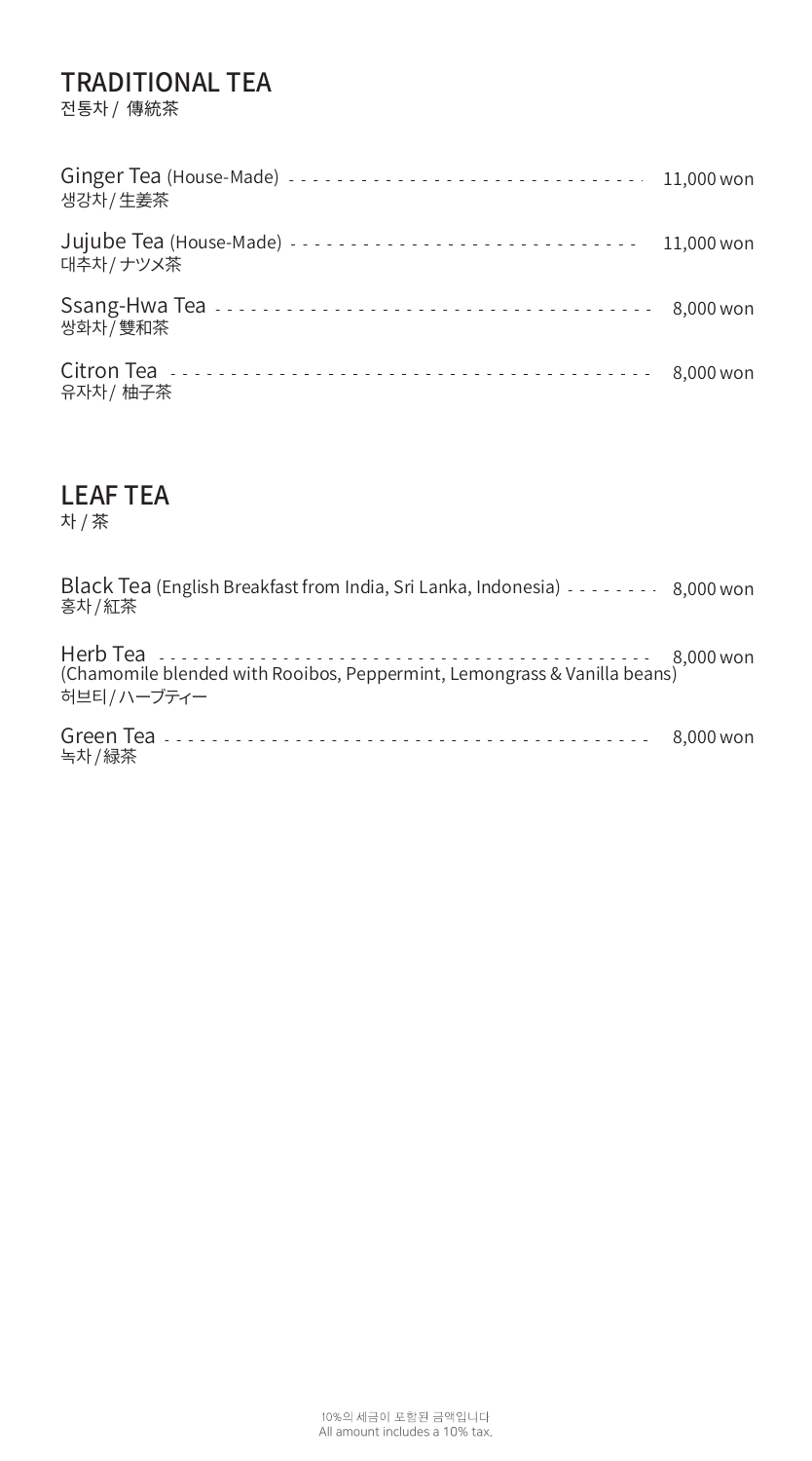### NON ALCOHOL COCKTAIL

10,000 won

Sanri Sunset (Chamomile Tea, Lemon, Sugar Syrup) 산리 선셋

Sanmandi Breeze (Ginger, Lemon, Almond Syrup, Apple Juice) 산만디 브리즈

Ibagu Punch (Fresh Orange Juice, Grapefruit Juice, Lemon, Ginger, Toffy Nut Syrup) 이바구 펀치

Lemonade (Fresh Lemon, Sugar Syrup, Soda) 레몬에이드

Hibis-Plum Fizz (Hibiscus tea, Plum Syrup, Soda) 히비스- 매실 피즈

Virgin Colada (Pineapple Juice, Coconut Cream) 버진 콜라다

# SOFT DRINK

| 페리에                                                                                   |  |
|---------------------------------------------------------------------------------------|--|
| Coke, Sprite, Coke Zero ------------------------------- 6,000 won<br>콜라 / 사이다 / 제로 콜라 |  |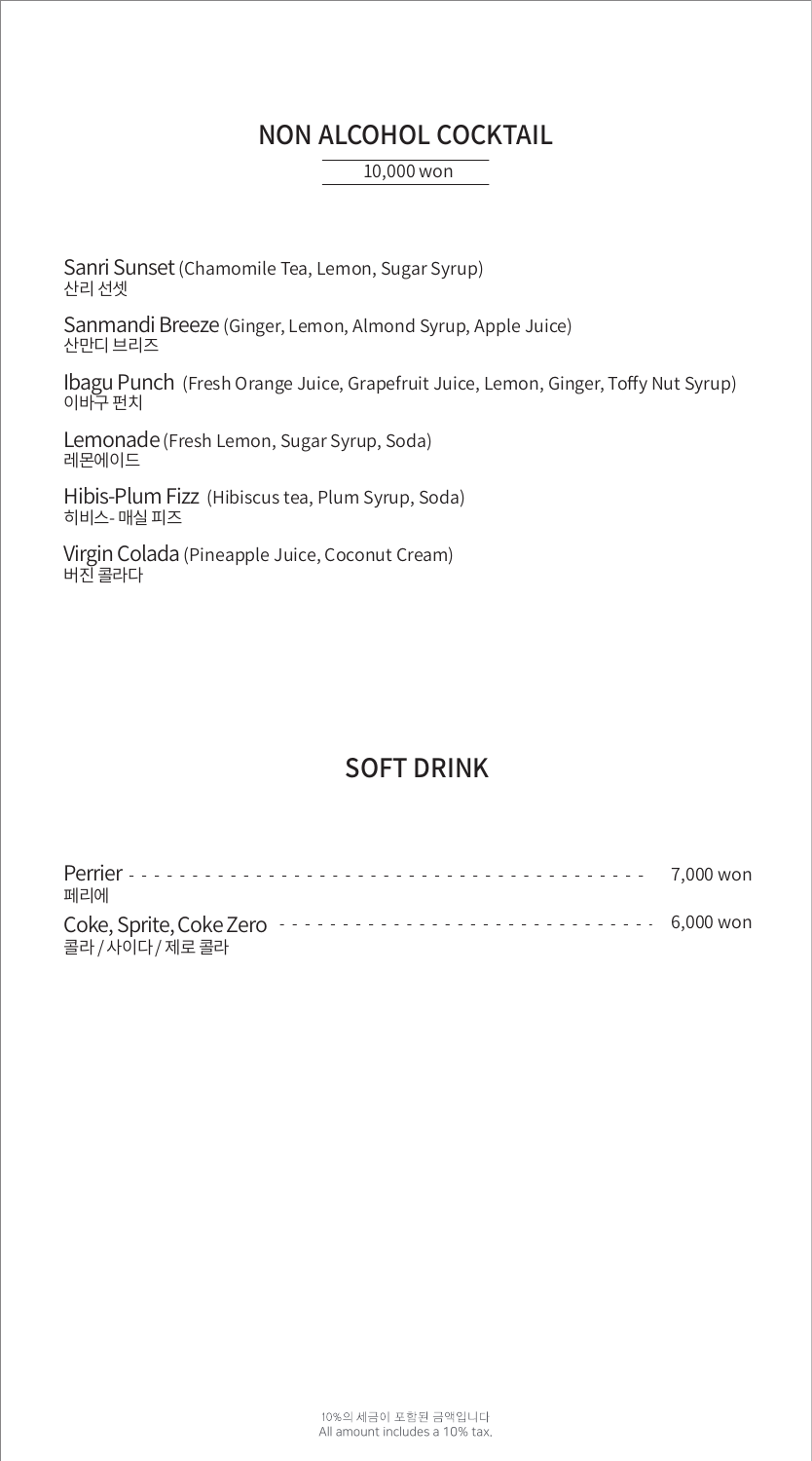### COCKTAIL

#### 12,000 won

Margarita (Tequila, Orange Liqueur, Lemon) 마가리타

Black Russian (Vodka, Kahlua) 블랙 러시안

Magenta Apple Fizz (Vodka, Apple Liqueur, Lemon, Beetroot, Mint, Apple, Soda) 마젠타 애플 피즈

Raspberry Smash (Brandy, Lemon, Peach Syrup, Raspberry, Mint) 라즈베리 스매시

Singapore Sling (Gin, Lemon, Cherry Brandy, Soda) 싱가폴 슬링

Pina Colada (Rum, Coconut Cream, Pineapple Juice) 피나 콜라다

Blue Hawaii (Rum, Lemon, Blue Curacao, Pineapple Juice) 블루 하와이

Long Island Ice Tea (Gin, Vodka, Tequila, Rum, Orange Liqueur , Lemon, Coke) 롱 아일랜드 아이스 티

Gin Fizz (Gin, Lemon, Sugar Syrup, Soda) 진 피즈

J.G.RO.151 (Korean Apple Liqueur, Lychee Liqueur, Grapefruit Juice, Pineapple Juice) 제이. 지. 로 151

Ginseng Sour (Korean Ginseng Liqueur, Lemon, Sugar Syrup, Egg White) 진셍 사우어

Antique Rose (Glenfiddich15y, Jujube Tea, Orange Liqueur) 안티크 로즈

Hee-Rak (Korean Pine Needle Liqueur, Pernod, Lemon, Pineapple Juice) 희락

Green Mist (Vodka, St-germain, Peach Liqueur, Lemon, Kiwi Fruit, Soda) 그린 미스트

Purple Fizz (Vodka, Cacao Liqueur, Beetroot, Blue Curacao, Lemon, Soda) 퍼플 피즈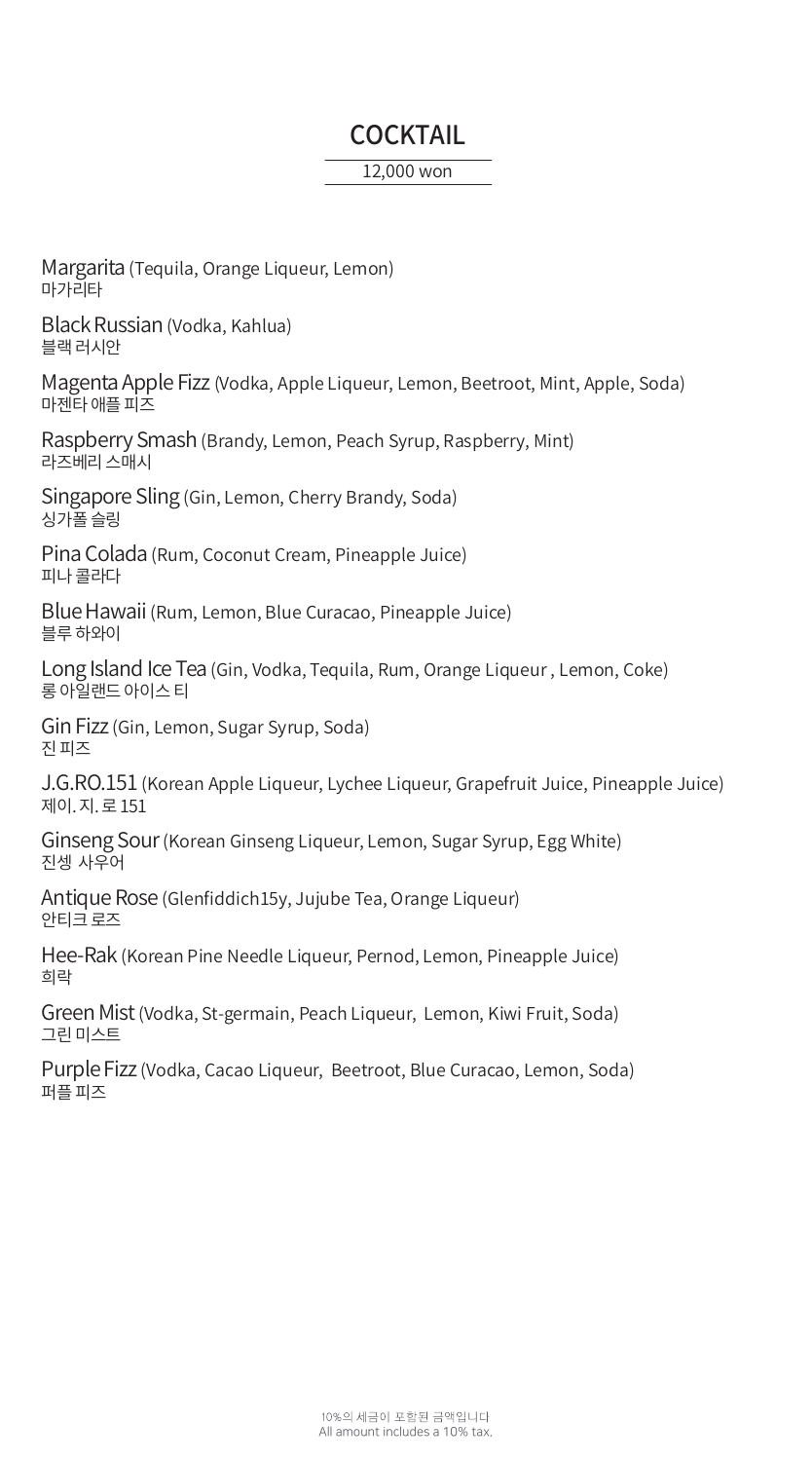### BEER

### DRAFT BEER

| 하이트(한국)   |  |
|-----------|--|
| 클라우드 (한국) |  |

### BOTTLED BEER (330ML)

| 파울라너 (독일)                                                             | 13,000 won |
|-----------------------------------------------------------------------|------------|
| 아사히 (일본)                                                              | 12,000 won |
| HEINECKEN (Netherlands) ------------------------------<br>하이네켄 (네덜란드) | 11,000 won |
| 버드와이저 (미국)                                                            | 8,000 won  |
| 카스 (한국)                                                               | 8,000 won  |
| 클라우드 (한국)                                                             | 8,000 won  |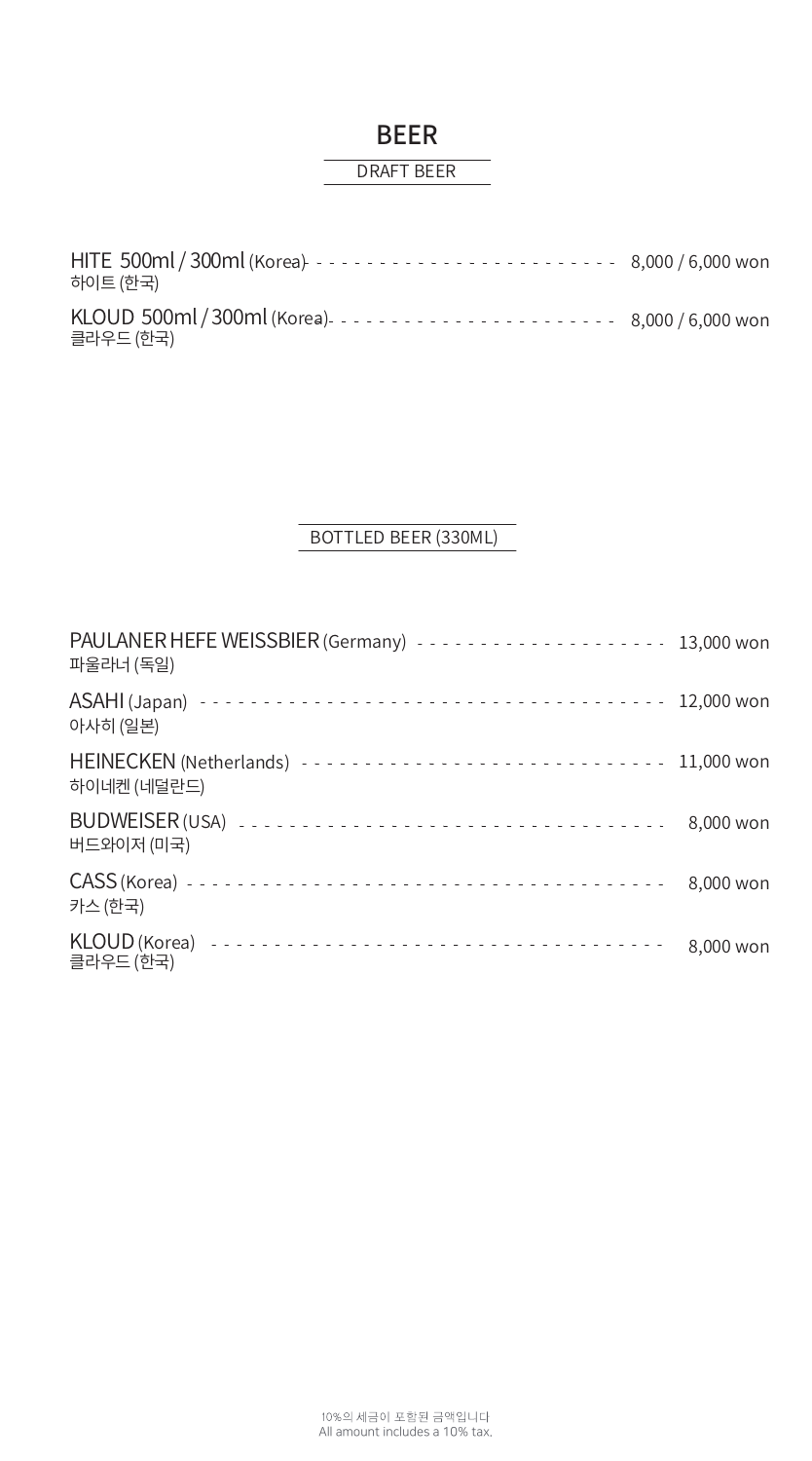### WINE SPARKLING WINE

| NV VEUVE CLICQUOT PONSARDIN YELLOW LABEL BRUT 750ml - - 170,000 won<br>뵈브 클리코 퐁샤르댕 옐로우 라벨 브뤼 NV |  |
|-------------------------------------------------------------------------------------------------|--|
| NV MOET CHANDON IMPERIAL BRUT 750ml - - - - - - - - - - - - 150,000 won<br>모엣 샹동 임페리얼 브뤼 NV     |  |
| 모스카토 다스티                                                                                        |  |

### HOUSE WINE

|                                                                                    | Glass | <b>Bottle</b> |
|------------------------------------------------------------------------------------|-------|---------------|
| RED (Cabernet Sauvignon of Moldova)<br>$        -$ 10,000 won 40,000 won           |       |               |
| 레드 (몰도바 까베르네 쏘비뇽)                                                                  |       |               |
| WHITE (Chardonnay of Moldova)<br>$-$ - - - - - - - - - - - - 10,000 won 40,000 won |       |               |
| 화이트 (몰도바 샤도네이)                                                                     |       |               |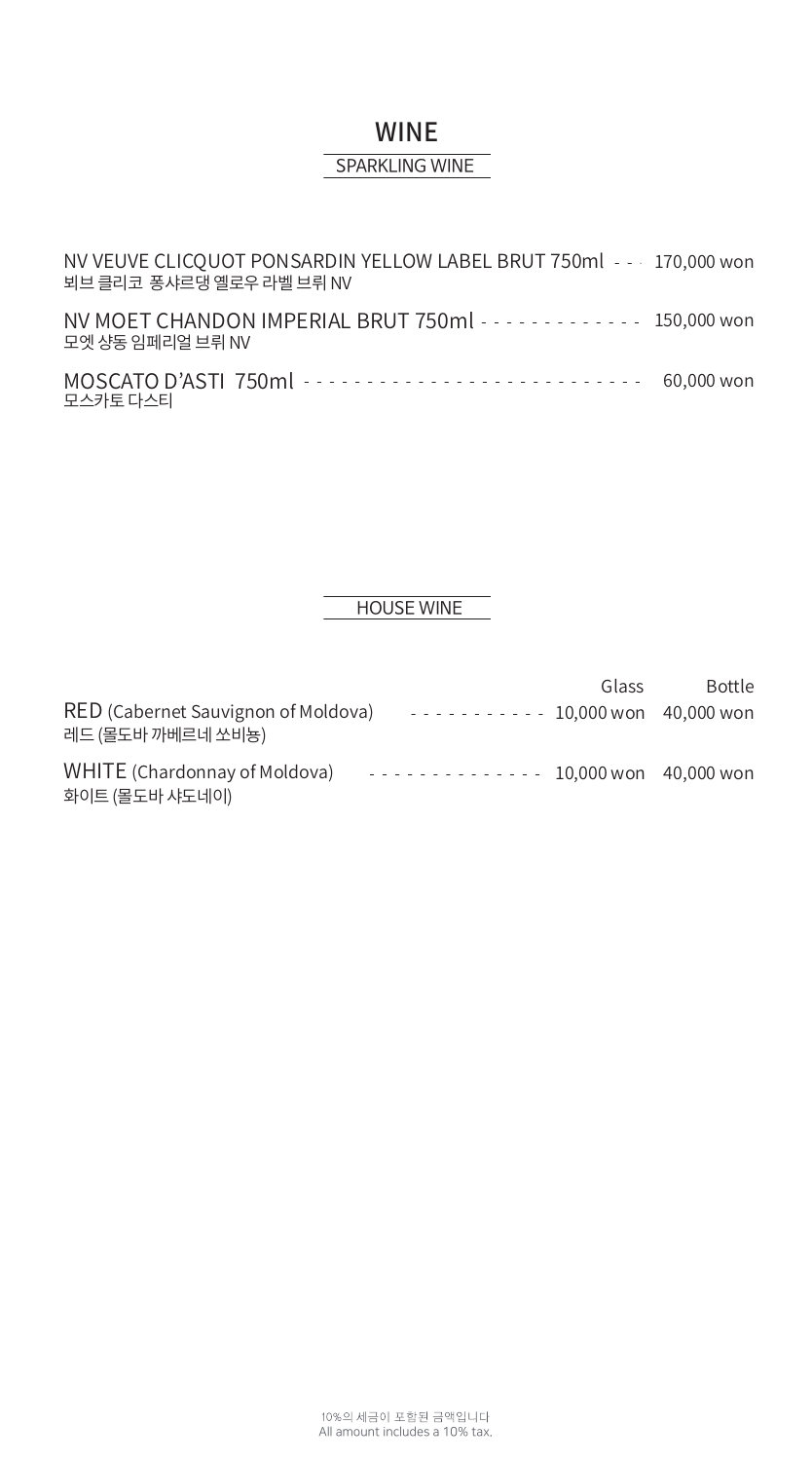# **WHISKY**

### MALT WHISKY

|                                                                                           | Glass | <b>Bottle</b> |
|-------------------------------------------------------------------------------------------|-------|---------------|
| 맥캘란 18                                                                                    |       |               |
| 맥캘란 15                                                                                    |       |               |
| 맥캘란 12                                                                                    |       |               |
| 글렌피딕15                                                                                    |       |               |
| 글렌피딕12                                                                                    |       |               |
| 글렌리벳 18                                                                                   |       |               |
| 글렌리벳 12                                                                                   |       |               |
| GLENMORANGE ORIGINAL 10 - - - - - - - - - - - - - 15,000 won 250,000 won<br>글렌모란지 오리지날 10 |       |               |
| 오큰토션 12                                                                                   |       |               |
| TALISKER 10 --------------------------- 14,000 won 240,000 won<br>탈리스커 10                 |       |               |
| BOWMORE 12 -------------------------- 15,000 won 250,000 won<br>보모어 12                    |       |               |
| LAPHROAIG 10 --------------------------- 15,000 won 250,000 won<br>라프로익 10                |       |               |
| LAGABULIN 16 ------------------------- 22,000 won 340,000 won<br>라가불린 16                  |       |               |
| ARDBEG 10 ---------------------------- 18,000 won 280,000 won<br>아드백 10                   |       |               |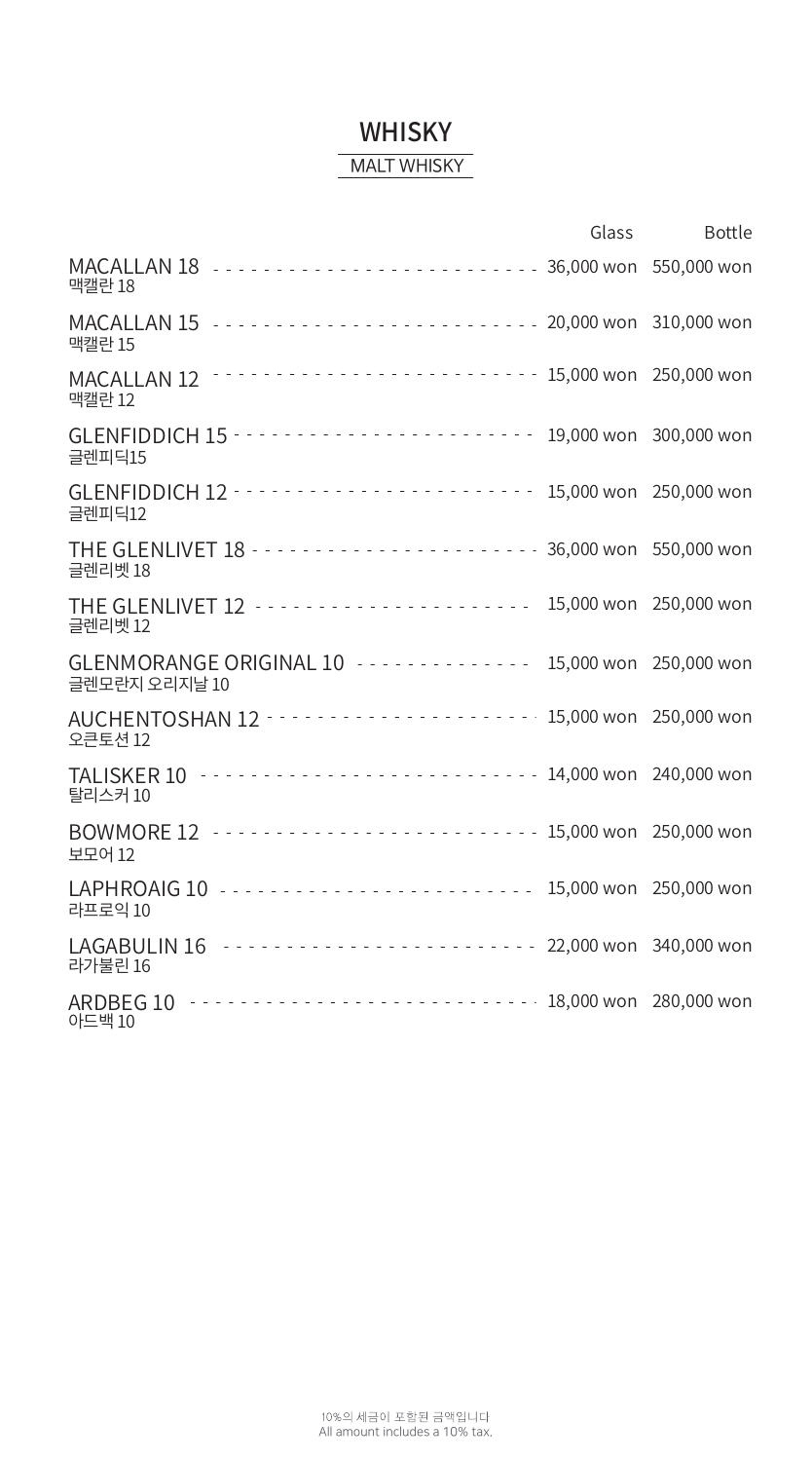### BLENDED SCOTCH WHISKY

|                                                                                             |                        | Glass Bottle |
|---------------------------------------------------------------------------------------------|------------------------|--------------|
| 발렌타인 30                                                                                     |                        |              |
| BALLANTINE'S 21 700ml - - - - - - - - - - - - - - - - - 37,000 won 600,000 won<br>발렌타인 21   |                        |              |
| BALLANTINE'S 17 700ml - - - - - - - - - - - - - - - - - - 26,000 won 430,000 won<br>발렌타인 17 |                        |              |
| BALLANTINE'S 12 ------------------------- 10,000 won 180,000 won<br>발렌타인12                  |                        |              |
| 조니 워커 블루                                                                                    |                        |              |
| JOHNNIE WALKER BLACK - - - - - - - - - - - - - - - - - - 10,000 won 180,000 won<br>조니 워커 블랙 |                        |              |
| 조니 워커 레드                                                                                    |                        |              |
| 시바스 로얄살루트 21                                                                                |                        |              |
| 시바스 리갈 12                                                                                   |                        |              |
|                                                                                             | <b>IRISH WHISKY</b>    |              |
| JOHN JAMESON 6 -------------------------- 8,000 won 130,000 won<br>존 제임슨 6                  |                        |              |
|                                                                                             | AMERICAN WHISKY        |              |
| 잭 다니엘                                                                                       |                        |              |
| 짐빔                                                                                          |                        |              |
|                                                                                             | <b>CANADIAN WHISKY</b> |              |
| 크라운 로얄                                                                                      |                        |              |
|                                                                                             | <b>DOMESTIC WHISKY</b> |              |

GOLDEN BLUE 17 (450ml) - - - - - - - - - - - - - - - - - - 10,000 won 180,000 won 골든 블루 17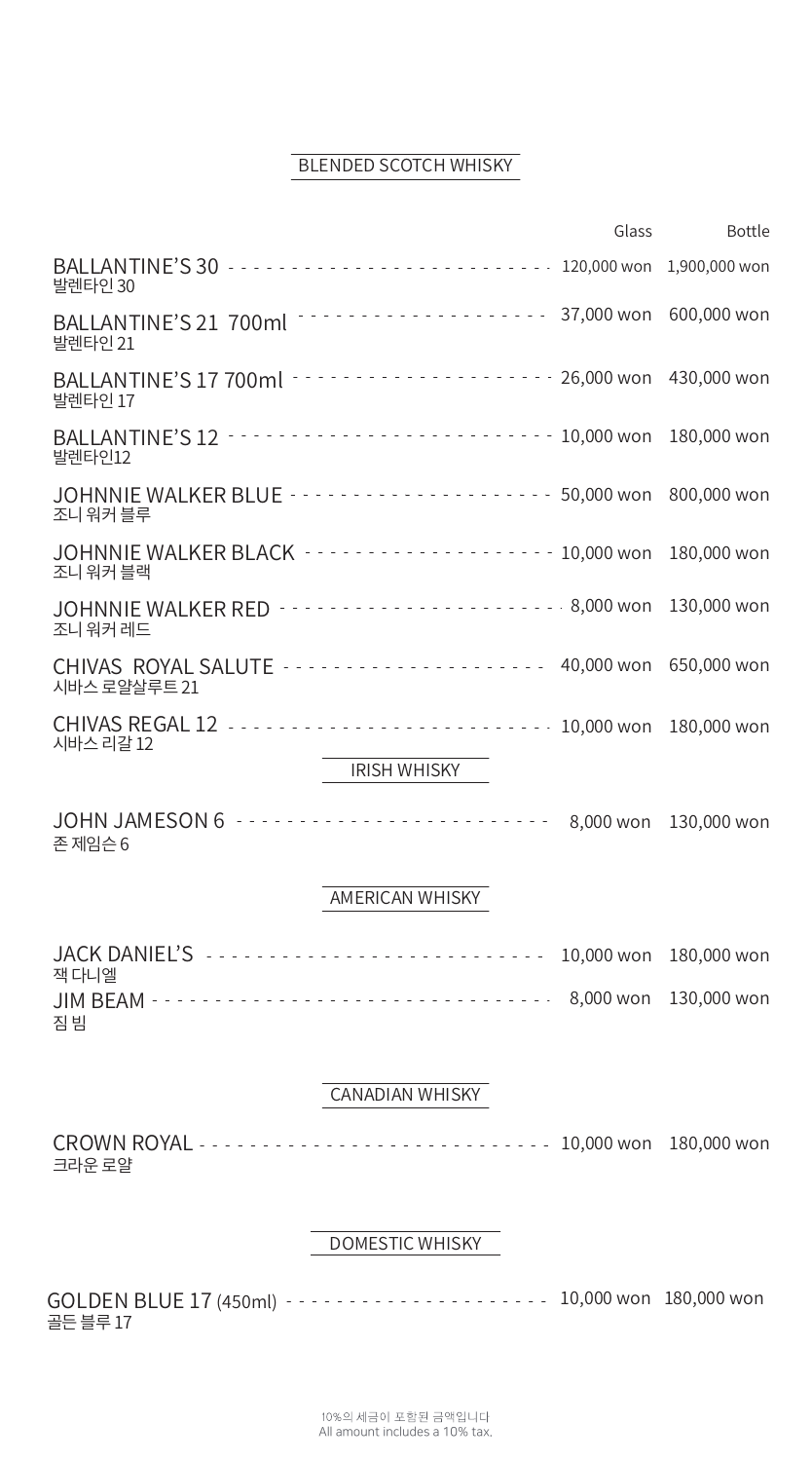# GIN

|                                                   | Glass | <b>Bottle</b>          |
|---------------------------------------------------|-------|------------------------|
| HENDRICK'S ------------------------------<br>해드릭스 |       | 13,000 won 200,000 won |
| 봄베이 사파이어                                          |       | 8,000 won 130,000 won  |
| 탱커레이                                              |       | 8,000 won 130,000 won  |
| BEEFEATER<br>비피터                                  |       | 8,000 won 130,000 won  |

# VODKA

| <b>GREY GOOSE</b><br>그레이 구즈 | 13,000 won 200,000 won |
|-----------------------------|------------------------|
| <b>SMIRNOFF</b><br>스미노프     | 8,000 won 130,000 won  |
| <b>ABSOLUT</b><br>앱솔루트      | 8,000 won 130,000 won  |

# TEQUILA

| PETRON SILVER -------------------------- 21,000 won 340,000 won<br>페트론 실버                        |  |
|--------------------------------------------------------------------------------------------------|--|
| JOSE CUERVO 1800 ANEJO - - - - - - - - - - - - - - - - 15,000 won 250,000 won<br>호세 쿠엘보 1800 아네호 |  |
| JOSE CUERVO ESPECIAL -------------------- 8,000 won 130,000 won<br>호세 쿠엘보                        |  |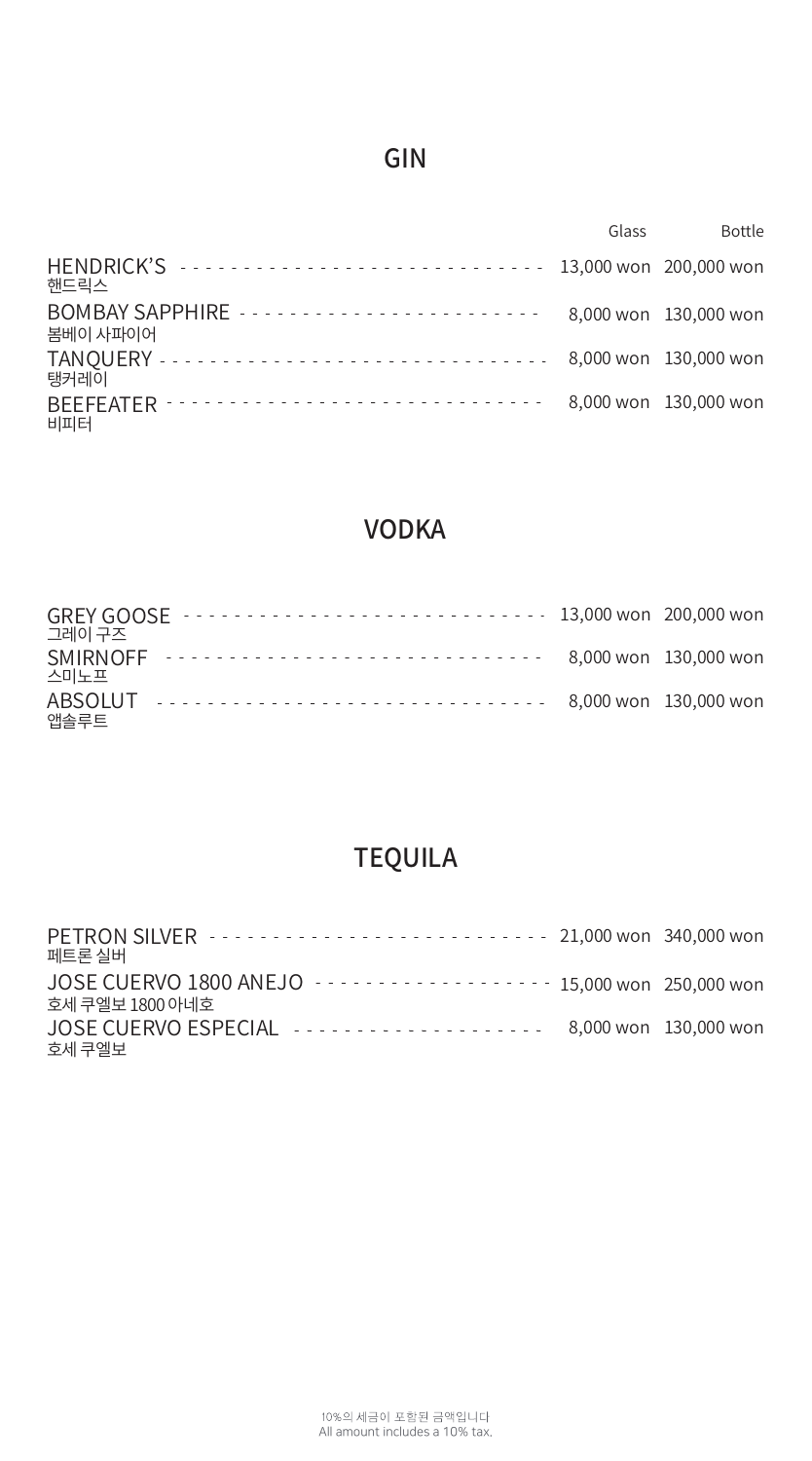### RUM

|                                                                                | Glass | Bottle |
|--------------------------------------------------------------------------------|-------|--------|
| RON ZACAPA 23 -------------------------- 13,000 won 200,000 won<br>론 자카파23     |       |        |
| BACARDI SILVER/GOLD/BLACK -------------- 8,000 won 130,000 won<br>바카디 실버/골드/다크 |       |        |

### KOREAN SOJU

| 화요 17°, 375ml |  |  |  |  |  |  |  |  |  |  |  |
|---------------|--|--|--|--|--|--|--|--|--|--|--|

### COGNAG

| 헤네시 XO                                                                    |  |
|---------------------------------------------------------------------------|--|
| HENNESSY VSOP ------------------------ 15,000 won 250,000 won<br>헤네시 VSOP |  |

# LIQUEUR

| 베네딕틴                                                    | 14,000 won | 220,000 won |
|---------------------------------------------------------|------------|-------------|
| <b>GRAND MARNIER</b> -----------------------<br>그랑 마니에  | 10,000 won | 180,000 won |
| <b>DRAMBUIE</b><br>드람뷰                                  | 10,000 won | 180,000 won |
| <b>COINTREAU</b><br>꼬인트로                                | 10,000 won | 180,000 won |
| <b>KAHLUA</b><br>칼루아                                    | 8,000 won  | 130,000 won |
| <u>.</u><br><b>BAILEY'S IRISH CREAM</b><br>베일리스 아이리쉬 크림 | 8,000 won  | 130,000 won |
| ______________________<br><b>JAGERMEISTER</b><br>예거마이스터 | 8,000 won  | 130,000 won |
| <b>CAMPARI</b><br>깜빠리                                   | 8,000 won  | 130,000 won |
|                                                         |            |             |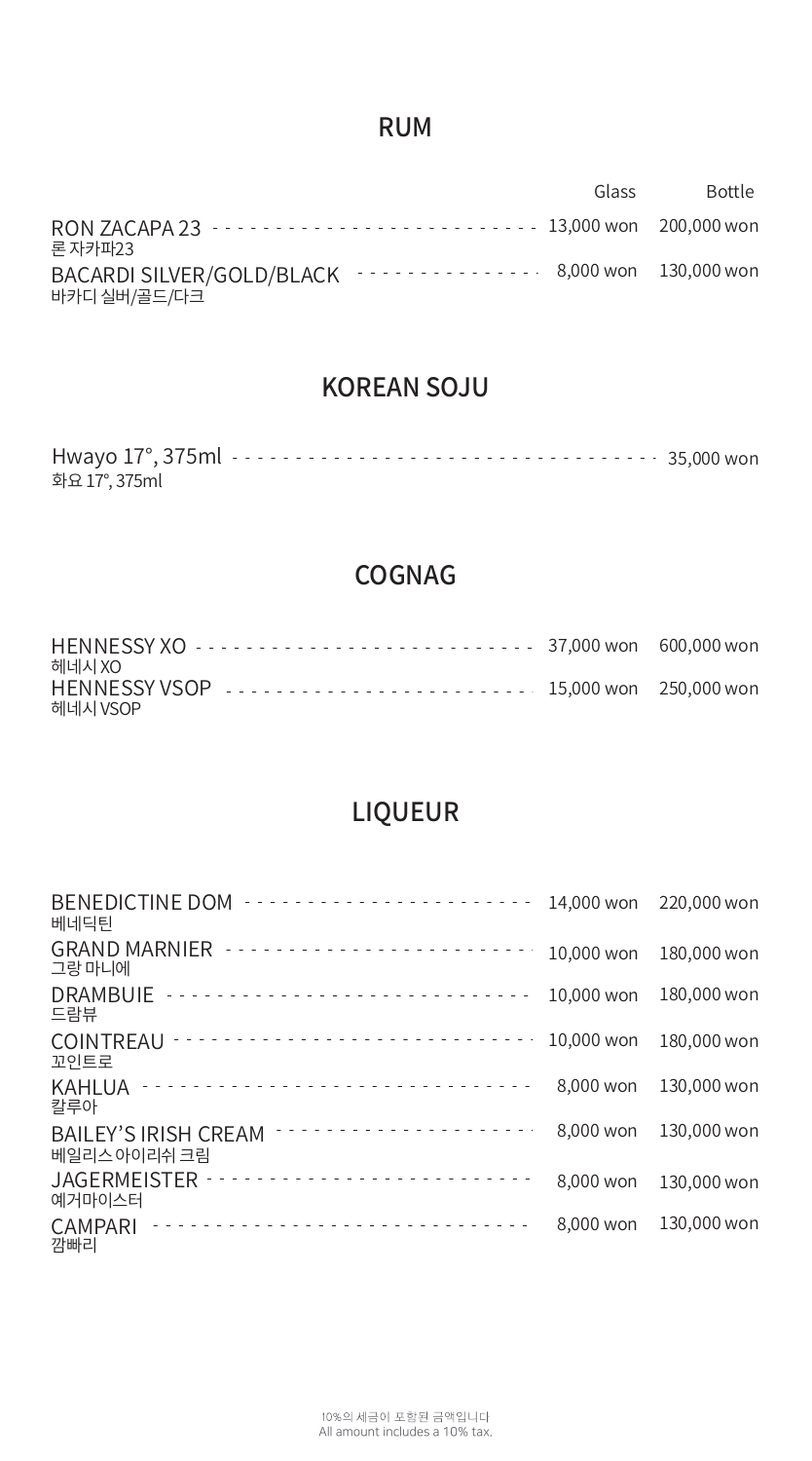### 간단한 식사 SNACKS (Order Time 11:00~22:20)

| Various Cheese Salad <b>Automatic Accepts</b><br>다양한 치즈 샐러드                                                                                                                                                                             | 18,000 won |
|-----------------------------------------------------------------------------------------------------------------------------------------------------------------------------------------------------------------------------------------|------------|
| Brie, Fruit cream and Fetta cheese & mixed herb vegetables with citrus, cucumber dressing<br>3가지 모듬 치즈 그린 샐러드와 오렌지, 오이 드레싱                                                                                                              |            |
| 쇠고기 스트립 스테이크 샐러드<br>Grilled beef sirloin strip steak with mushroom and green vegetables<br>구워 자른 쇠고기 등심과 버섯, 그린 야채                                                                                                                      | 19,000 won |
| 더블 클럽 샌드위치<br>Doble decker Sandwich with bacon, chicken breast, egg, lettuce<br>두 겹으로 만든 담백한 맛의 샌드위치                                                                                                                                    | 19,000 won |
| Black Bun Hamburger [10] [10] Black Bundle Paradox Research Research Research Research Research Research Research<br>블랙 번 햄버거<br>Prime beef burger served with squid ink bun and french fries<br>오징어 잉크 롤빵에 곁들여 진 프라임 쇠고기 햄버거와 프렌치 포테이토 | 19,000 won |
| 마늘, 오일, 고추 스파게티<br>Spaghetti with garlic, oil sauce and pepper flavor<br>마늘, 오일소스에 고추의 풍미를 더한 스파게티                                                                                                                                      | 18,000 won |
| 토마토 딸리아텔레<br>Tagliatelle with a light and deep flavor of tomato<br>토마토의 담백하고 깊은 풍미를 입힌 딸리아텔레                                                                                                                                            | 18,000 won |
| O.A.V 딸리아텔레<br>A harmonious Tagliatelle made from black olives, marinated anchovies and vegetables<br>블랙올리브, 절인 멸치, 야채들로 만들어 낸 조화로운 맛의 딸리아텔레                                                                                            | 19,000 won |
| 퀘사디아<br>Mexican traditional dishes made with beef, vegetables, cheese and tortillas<br>쇠고기, 야채, 치즈와 또띠아로 만든 멕시코 전통요리                                                                                                                    | 19,000 won |
| 나시고랭<br>Indonesian Stir fried rice with chicken satay flavor<br>치킨 사테이의 풍미를 함께 느낄 수 있는 인도네사아의 아시안 푸드를 대표하는 쌀 요리                                                                                                                         | 19,000 won |
| 포르치니 리조또<br>Italian risotto with deep flavor and aroma of porcini mushrooms<br>포르치니 버섯을 깊은 맛과 향을 느낄 수 있는 이탈리안 리조또                                                                                                                       | 19,000 won |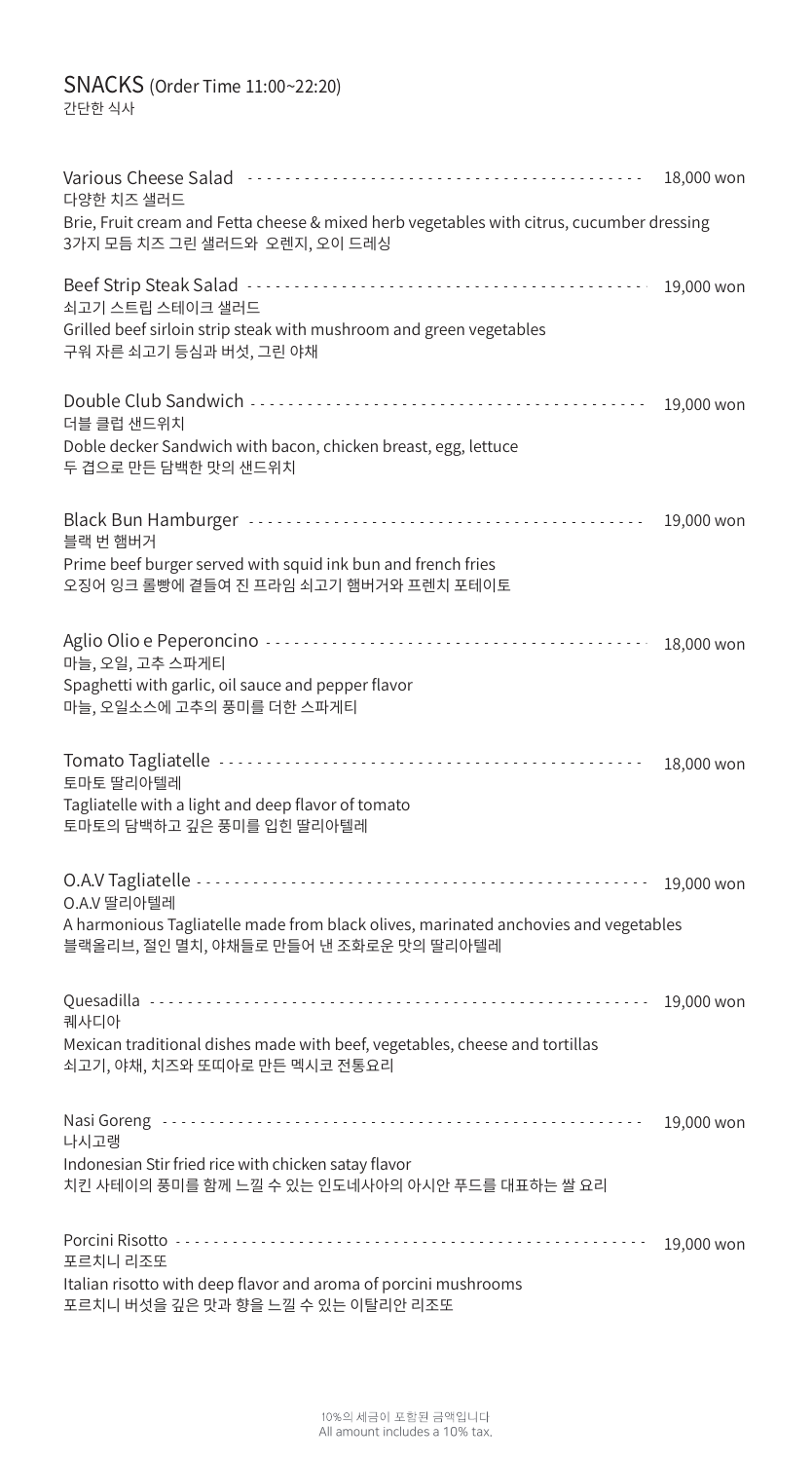| 소호 스테이크                                                                                                                                    | 35,000 won |
|--------------------------------------------------------------------------------------------------------------------------------------------|------------|
| Rich flavored Beef ribeye Steak served with hot vegetables and "Pino Noir" red wine sauce<br>세련된 풍성함을 느낄 수 있는 꽃등심 스테이크와 뜨거운 야채, 삐노누아 와인 소스 |            |
| 연어 스테이크                                                                                                                                    | 32,000 won |
| Grilled salmon steak and special vegetables with caper & whole grain mustard cream sauce<br>케이퍼, 홀그레인 머스타드 크림소스로 풍미를 더한 연어 스테이크와 특수야채      |            |
| 새우 까슈엘라                                                                                                                                    | 24,000 won |
| Shrimp dishes with deep flavors of garlic and herbs<br>마늘과 허브의 깊은 풍미를 더한 새우 요리                                                             |            |
| 해산물 냄비 요리                                                                                                                                  | 25,000 won |
| Sea-bass, shrimp & clam stew with vegetables remoulade<br>농어, 새우, 모시조개와 야채 리물라드를 얹은 해물 찜                                                   |            |
| Cheese Cream Pork Belly <b>contained to the Cheese Cream Pork Belly</b><br>치즈 크림 삼겹살                                                       | 23,000 won |
| Grilled pork belly and vegetables with cheddar cheese cream sauce<br>체다치즈 크림 소스로 맛을 더한 돼지 삼겹살, 야채 구이                                       |            |
| 돼지 삼겹살 크로켓                                                                                                                                 | 22,000 won |
| Pork belly croquettes with squid, potatoes and barbecue in port wine sauce<br>돼지 삼겹살 크로켓, 오징어, 감자와 바베큐 포트와인 소스                             |            |
| 모듬 튀김                                                                                                                                      | 19,000 won |
| Deep fried squed with squid ink, shrimp, bell pepper jalapeno pepper in tartar sauce<br>오징어 먹물로 튀긴 오징어와 새우, 피망, 할라페뇨 고추와 타르타르 소스           |            |
| 훈제 연어 & 대하                                                                                                                                 | 34,000 won |
| With horseradish & cocktail sauce                                                                                                          |            |
| 닭날개튀김                                                                                                                                      | 27,000 won |
| With honey mustard sauce                                                                                                                   |            |
| Assorted seasonal fruits with the contract of the seasonal fruits and the seasonal fruits are sensible to the<br>모듬 계절 과일                  | 37,000 won |